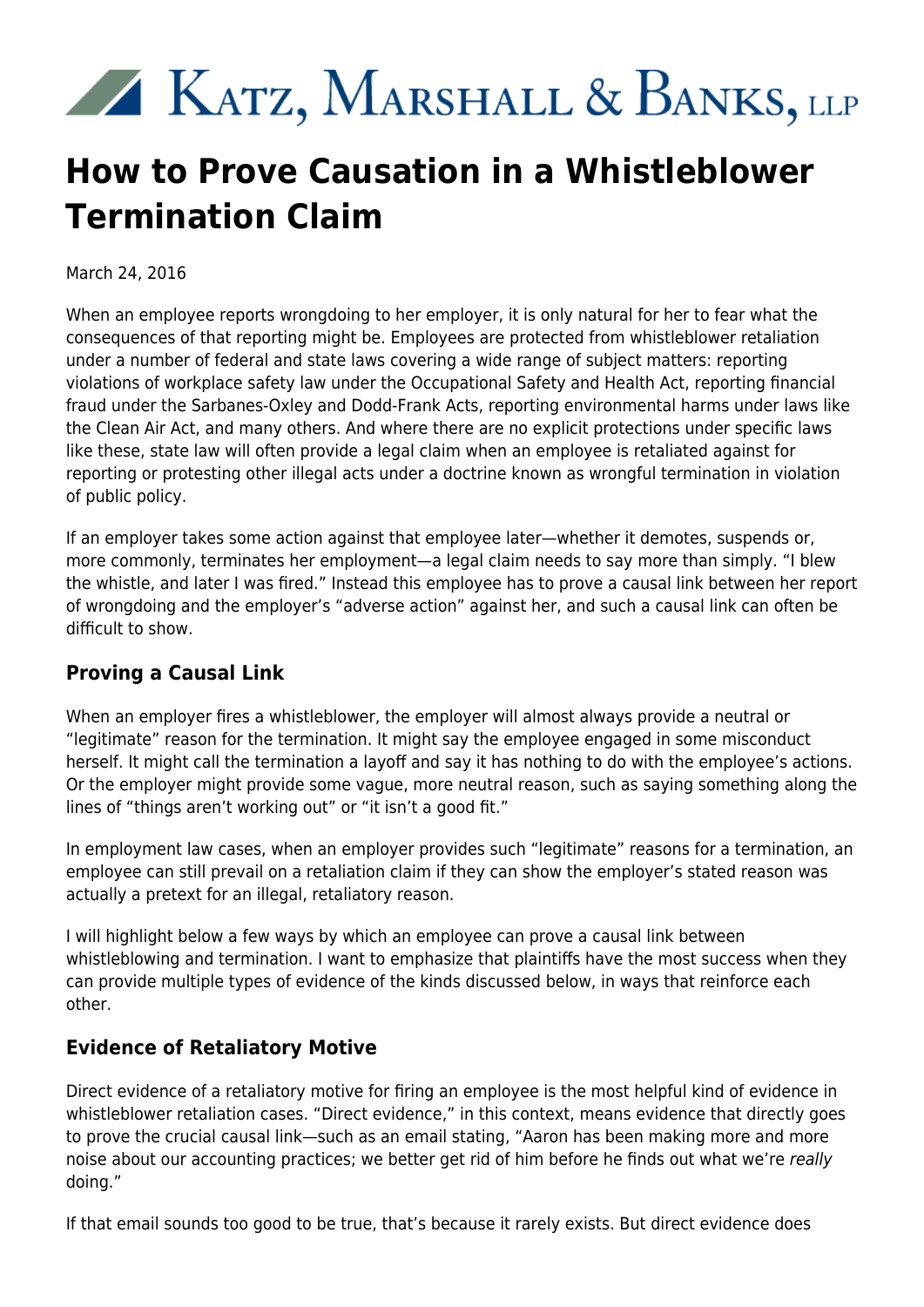sometimes exist in more subtle forms. There may be an email, or more frequently a verbal comment, along the lines of, "Aaron's reporting really created a lot of hassle for us." This sort of email or comment provides circumstantial rather than direct evidence, meaning there is no direct link between the reporting and the decision to terminate employment. But there is still evidence that the reporting was met with hostility and that a person (more specifically, a juror) could reasonably infer that hostility led to the wrongful termination.

## **Temporal Proximity**

The most common piece of circumstantial evidence for a retaliatory motive, and the most useful type outside of statements directly related to the whistleblowing, is temporal proximity: the shorter the time period between the whistleblower reporting and termination, the more likely that there was a causal link between the two actions.

In a recent New York case, [Yang v. Navigators Group, Inc.,](http://www.kmblegal.com/sec-whistleblower-blog/yang-sdny-dismisses-whistleblower-case-over-inability-prove-causation) the court stated that "periods ranging from twelve days to one month" have been considered "very close" in time. When a plaintiff can point to this sort of "very close" temporal proximity, the court is more likely to find that proximity alone is sufficient to show a causal link between whistleblowing and retaliation. But when there is a significant period of time between reporting and termination, a court will require a plaintiff to provide evidence besides temporal proximity in order to show a causal link.

In addition, when there is a large time gap in this sort of situation, the more likely it is that an employer can find what courts refer to as a "legitimate intervening basis"—some non-retaliatory reason for the termination that happened after the employee reported wrongdoing. As I noted above, an employee can still win a retaliation claim if they show that the employer's stated reason for termination was not the true reason, but instead was a pretext for retaliating against the employee. Proving a causal link and proving pretext require similar evidence; both essentially ask the employee to show that the reason for her termination—the real, underlying cause—was illegal retaliation.

### **Other Evidence of Retaliation at Work**

Assuming an employee lacks direct evidence of retaliation, it is helpful for her to have as many different forms of circumstantial evidence as possible. In addition to temporal proximity, courts have looked to evidence such as a company failing to follow its own internal procedures when disciplining or terminating an employee, as the 6th Circuit Court of Appeals stated in a case last year ([Greene v.](http://law.justia.com/cases/federal/appellate-courts/ca6/14-1312/14-1312-2015-03-24.html) [U.S. Department of Veterans Affairs](http://law.justia.com/cases/federal/appellate-courts/ca6/14-1312/14-1312-2015-03-24.html)). For example, if company policy requires that employees receive some kind of warning before termination and an employer terminates someone who reported wrongdoing without any warning, that action could be evidence of retaliation.

Other evidence of retaliation could take the form of hostility from others that falls short of an adverse employment action, e.g., if an employee reports wrongdoing and her employer starts criticizing her performance to a greater degree after that report in a way that shows "increased scrutiny" of that employee. Such evidence, in conjunction with some degree of temporal proximity, can be enough to prove retaliation. In a 2009 case, [Hamilton v. General Electric Co.](http://www.ca6.uscourts.gov/opinions.pdf/09a0050p-06.pdf), the 6th Circuit Court of Appeals ruled that a plaintiff established a causal link to show retaliation when he provided evidence of increased scrutiny by his employer and that he was terminated within three months of filing a charge with the Equal Employment Opportunity Commission (EEOC). Though the legal context of that case was a different sort of retaliation, courts generally use similar standards and look for the same evidence of causal link in any type of employment retaliation case.